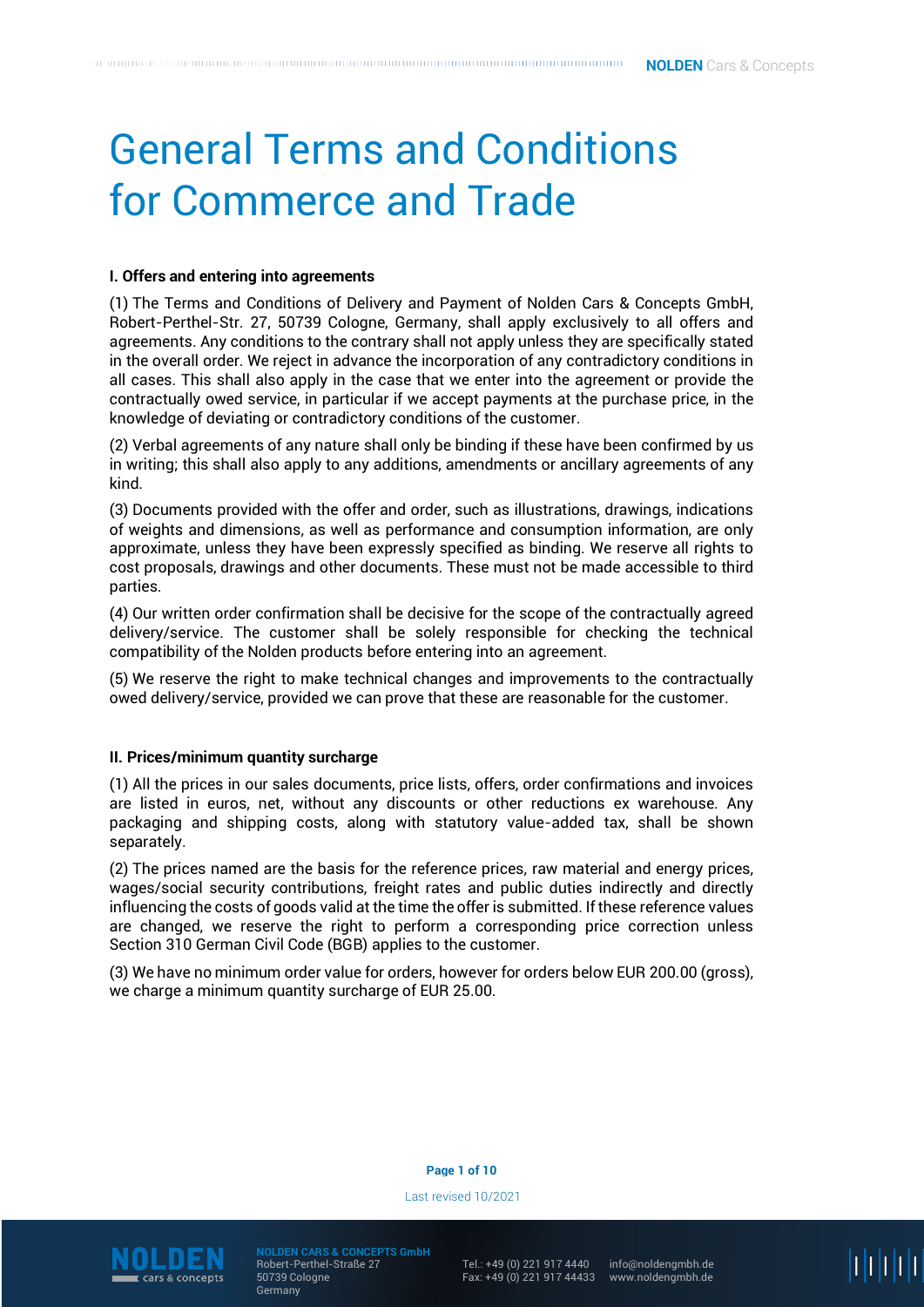## **III. Delivery - delay in delivery**

(1) The term of delivery shall commence on the date of the order confirmation, but not before the customer has supplied the required documents, approvals or clearances, and not before any agreed deposit has been received.

(2) The term of delivery is deemed complied, if the delivery item has left the supply plant or the storage location, or the customer has been informed of readiness for delivery, before this term expires, unless otherwise agreed in writing.

(3) If we default in delivery, we undertake to pay the customer compensation for damage caused by the delay equating to 0.5% of the value of the contractual item that is the subject of the delay, but no more than 3%, for every full week of the delay. The customer may withdraw from the agreement, if the customer provides us with a reasonable grace period with threat of withdrawal, in writing, after we have already defaulted in delivery and we let this grace period elapse for reasons for which we are not responsible. In this case, the customer is only entitled to claim compensation if the delay in delivery is due to malicious intent or gross negligence, including the malicious intent or gross negligence of our vicarious agents.

(4) If the delivery is delayed due to circumstances attributable to the customer, after 14 days calculated from the day of notification of readiness for delivery, the customer shall be charged 1.0% of the sale price of the contractual item per month for the storage costs incurred at third parties and storage at the contractor. We are also entitled, after being granted a grace period which has fruitlessly expired, to dispose of the contractual item elsewhere and to provide the customer with a reasonable extension of the term of delivery.

(5) Compliance with the term of delivery shall be conditional upon the performance of the customer's obligations.

(6) If the customer remains in default with the handover of the contractual item or the fulfilment of its payment obligation for more than six weeks following notification of readiness to deliver, after granting a reasonable grace period of 14 days, we are entitled to withdraw from the agreement or to demand compensation due to non-fulfilment. If we demand compensation due to non-fulfilment, we may claim 15% of the sale price of the contractual item as damages. The damages can be set higher or lower, if we can prove that the damages are higher, or the customer proves that the damages are lower. If we do not assert this right, we have the authorisation – notwithstanding our other rights – to dispose of the contractual item freely and to provide in its place, within a reasonable period of time, an item of a similar type under the contractual terms and conditions.

(7) If the customer remains behind (default in payment) with the handover of the contractual item or the fulfilment of its payment obligation for more than four weeks after providing notification of readiness to deliver, Nolden is entitled to demand advance payment with regards to any outstanding deliveries to the customer.

#### **Page 2 of 10**

Last revised 10/2021



**NOLDEN CARS & CONCEPTS GmbH** Robert-Perthel-Straße 27 50739 Cologne Germany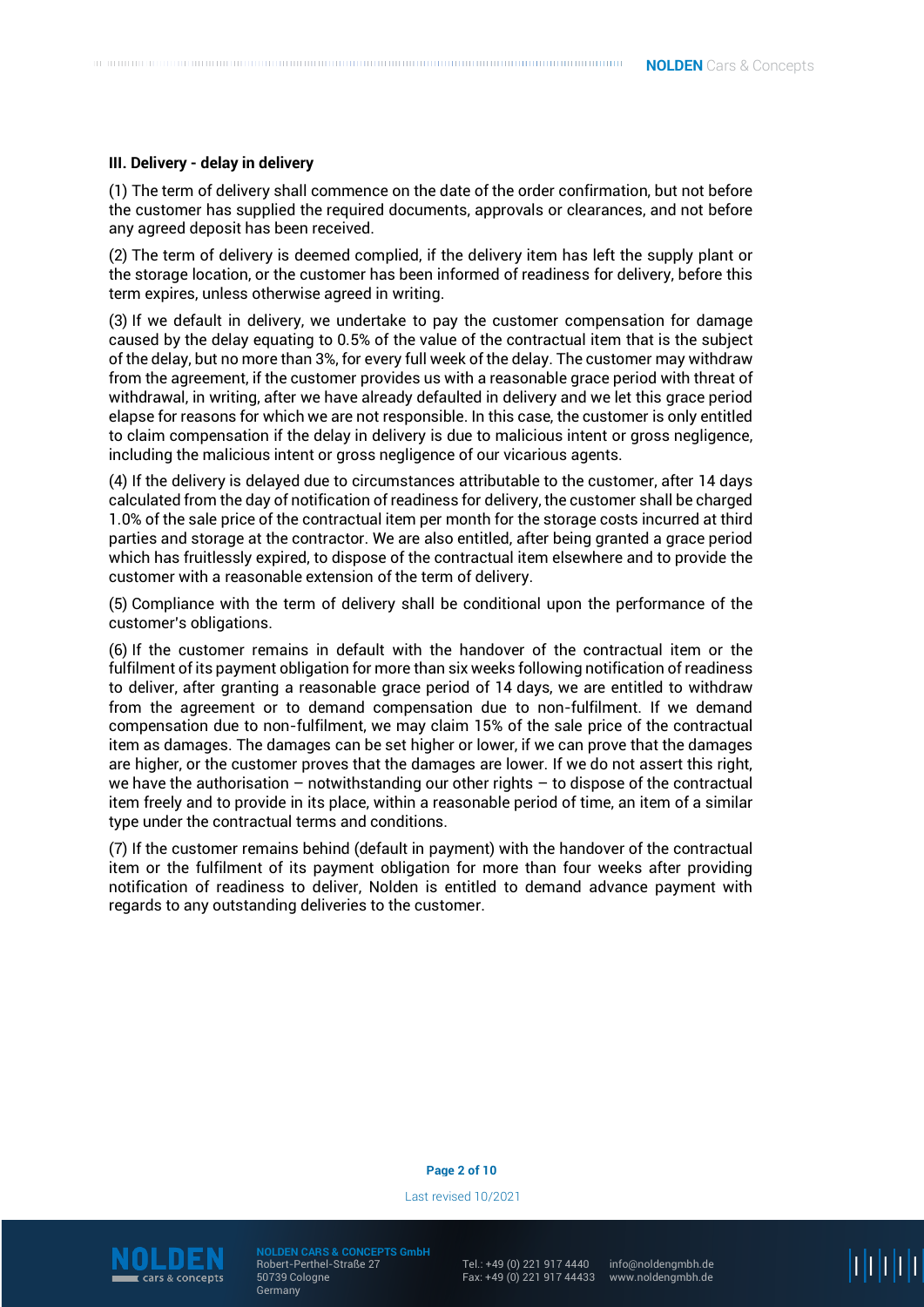(8) If the customer wishes to return products, for example because they have ordered a wrong product, Nolden is free to accept or reject the return. In the event that Nolden accepts the requested return, Nolden is entitled to demand a re-storage fee of 20% of the value of the goods, but at least EUR 25.00, from the customer. Nolden can only accept returned products if these are in perfect condition. Customised products cannot be returned. Nolden cannot accept returned products that have already been installed or that were delivered more than six months ago.

# **IV. Transfer of risk – acceptance**

(1) Delivery shall take place at the cost and risk of the customer, unless otherwise agreed in writing. The risk of accidental damage or deterioration of the goods is transferred to the consumer upon delivery ex works or ex warehouse, unless otherwise agreed in writing.

(2) If the delivery is delayed on customer's request, or if the contractual item is not accepted, or not accepted in the ordered quantity, for reasons for which we are not responsible, the risk is transferred to the customer upon notification of readiness for delivery. The costs resulting from storage – at least 0.5% of the value of the contractual item per month – are to be borne by the customer.

(3) The customer shall be responsible for and shall pay for unloading the contractual item delivered.

## **V. Payment**

(1) Unless specified otherwise in the order confirmation, the purchase price shall be payable, net, without any deductions, within 30 days of the invoice date and after receiving the contractual item.

(2) We are entitled, by way of deviation from paragraph (1), to demand a deposit from our customer, in particular if the customer does not have an adequate credit rating or is in default of payment, see Item III. (8).

(3) Nolden does not accept cheques or bills of exchange. Re-negotiation and prolongation are not considered as fulfilment. Collection and discount charges, as well as other fees, bank charges and customs handling costs, shall be paid by the customer.

(4) As a general rule, the customer is not entitled to offset counter-claims unless its counterclaims are legally established, undisputed or acknowledged by us in writing.

(5) The customer has a right of retention only if its counter-claim originates from the same contractual relationship.

## **Page 3 of 10**

Last revised 10/2021



**NOLDEN CARS & CONCEPTS GmbH** Robert-Perthel-Straße 27 50739 Cologne Germany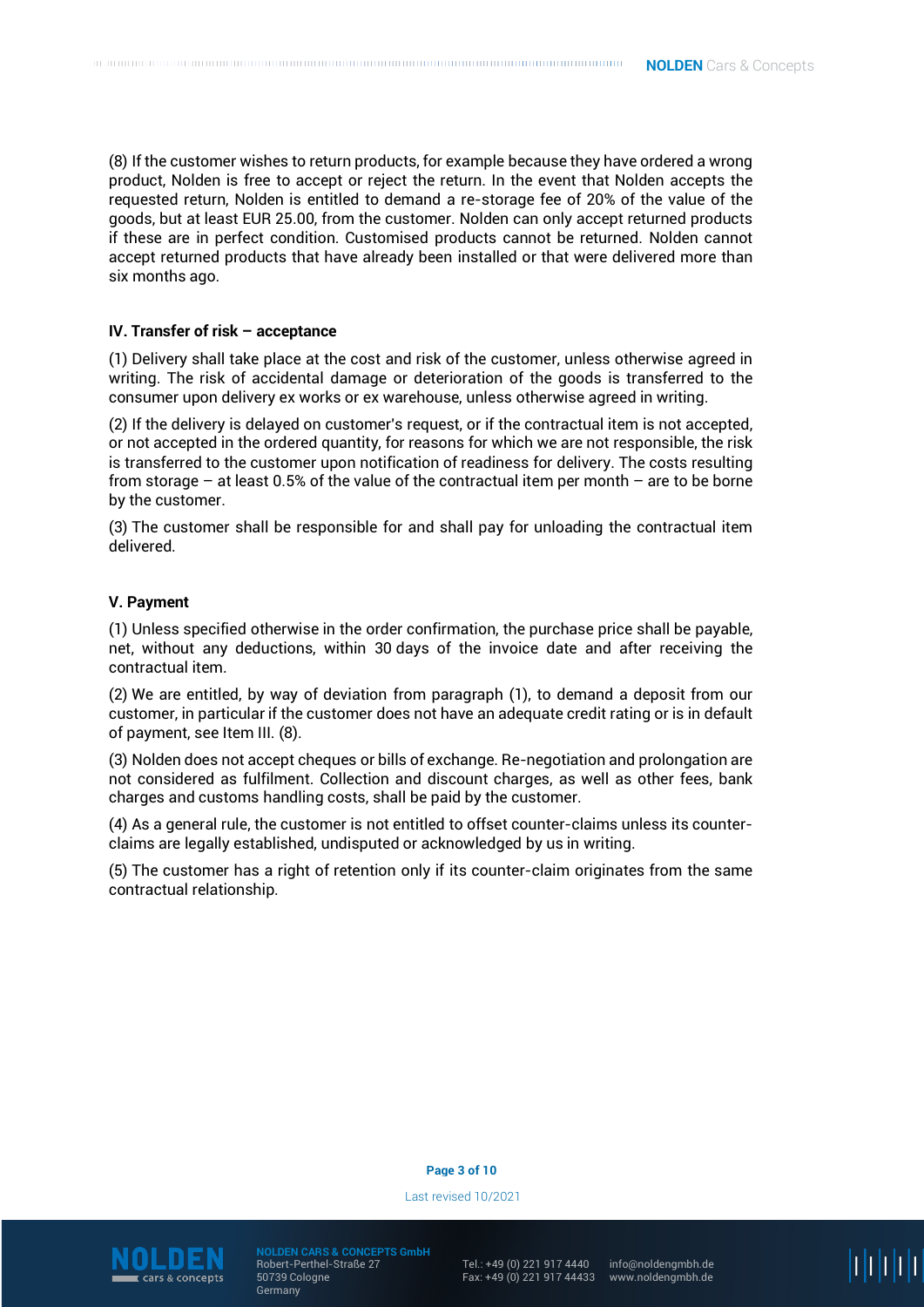(6) If the customer is in default with its payments, we are entitled to charge default interest of 9% p.a. above the basic interest rate of the Deutsche Bundesbank. For consumers, Section 288 (1) German Civil Code (BGB) applies. This shall not apply if we can prove that we suffered higher damages as a result of the default in payment, or if the customer can prove that they did not suffer any or only significantly less damages as a result of the default. Furthermore, we are entitled to claim a flat rate of EUR 40.00 in accordance with Section 288 (5) sentence 1 German Civil Code (BGB).

## **VI. Warranty claims**

(1) Warranty claims on the part of the customer are conditional upon the customer having duly met their inspection and defect reporting obligations as set out in Sections 377, 378 German Commercial Code (HGB). In particular, the customer shall check the delivered goods after receipt of the shipment at the agreed location or at our premises with regards to quantity, dimensions, form, condition and intactness, etc. If defects are found, these shall be listed in writing for each individual item in question and we must be notified in writing without delay, but no later than within eight days after receipt of the goods, providing a detailed description of the defect and specifying the serial number of the item in question. Defects which cannot be detected even after a thorough inspection shall be notified in writing promptly after they are detected. Sentence three shall apply accordingly. The time at which the goods leave our warehouse shall be decisive for the contractual condition of the goods. On this basis, for material defects and defects of title excluding any further claims, subject to the liability provisions under Item VII, we shall provide the following guarantee:

(2) We undertake, at our discretion, to repair or replace without defects all parts that prove to be defective as a result of circumstances that occurred prior to the transfer of risk. We must be notified immediately in writing if such defects are discovered. Any replaced parts shall become our property.

(3) Warranty obligations are excluded in the case of improper installation, commissioning or use by the customer and/or a party commissioned by them, as well as in the event of failure to comply with the provisions on handling (for example, failure to comply with Nolden's installation notes), servicing and maintenance, improper work involving changes or repairs, setup in unsuitable rooms, the effects of parts of different origin and other outside influences. Normal wear shall be excluded from the liability for defects. We accept no warranty obligation for damages that arise after the transfer of risk, in particular if these are due to incorrect and negligent handling during transport, storage, installation, operation or similar, and/or are attributable to normal wear.

#### **Page 4 of 10**

Last revised 10/2021



**NOLDEN CARS & CONCEPTS GmbH** Robert-Perthel-Straße 27 50739 Cologne Germany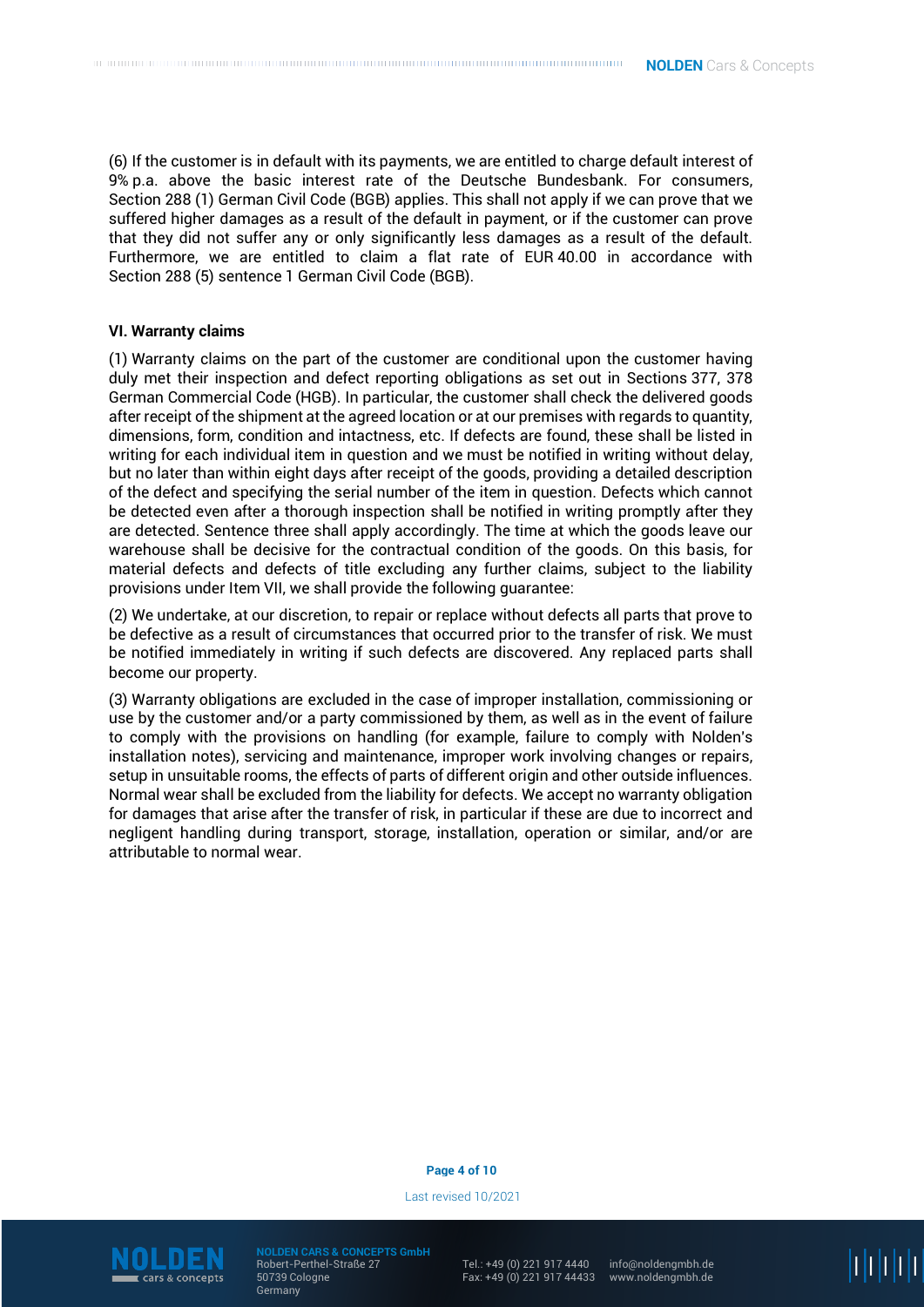(4) The customer shall send us the goods at their own expense for the purpose of inspecting the item in question. The customer shall, after consultation, provide us with the required time and opportunity to undertake all the repairs and replacement deliveries that we deem necessary, otherwise we shall not be liable for the resulting consequences. As an exception, in urgent cases where operating safety is endangered or to prevent disproportionately extensive damage, the customer shall have the right to rectify the defect themselves or have it rectified by a third party and request from us compensation for the required expenses.

(5) If the customer's complaint turns out to be justified, we shall pay the shipping costs incurred by the customer for the return of the defective goods to us. Furthermore, we shall bear the costs of any repairs or replacement delivery.

Acceptance of the costs incurred by the customer, if necessary, for removal and installation, is excluded. Processing of the customer's complaint in accordance with sentence 1 requires that the customer sends us a detailed description of the defect for each individual item about which a complaint has been raised along with an invoice for any subsequent costs not relating to the removal and installation costs to be borne by the customer itself, no later than within two months after the defect is discovered, whereby the serial number of the item in question must be marked on all the above-mentioned invoices. The two-month deadline is calculated according to Sections 187 (1), 188 (2)German Civil Code (BGB). If the customer fails to fulfil the existing obligation to provide proof and documentation, or fails to provide this in full, or not within the two-month deadline, we are entitled to definitively refuse to process the complaint and any subsequent costs not relating the removal and installation costs.

(6) If the customer's complaint turns out to be unjustified, the latter undertakes to pay the shipping costs incurred for the return of the alleged defective goods to us, as well as to pay any shipping costs incurred by us for returning the allegedly defective goods to the customer. The customer also undertakes to pay us a fixed compensation of EUR 60.00 including VAT for every item that has been queried. The customer has the right to demonstrate that no damages or significantly less damages have been incurred than the fixed compensation under sentence 2. We have the explicit right to claim additional damages.

(7) Under the statutory provisions, the customer has the right to withdraw from the agreement if they have set in writing a reasonable time limit for rectification or replacement delivery due to material defects and we have let this time limit expire without success. In the case of insignificant defects, the customer is only entitled to reduce the price. In all other respects, the right to a reduction is excluded.

(8) We shall not be liable for any resulting damages in the case that the customer or a third party commissioned by them performs rectification work themselves incorrectly.

## **Page 5 of 10**

Last revised 10/2021



**NOLDEN CARS & CONCEPTS GmbH** Robert-Perthel-Straße 27 50739 Cologne **Germany**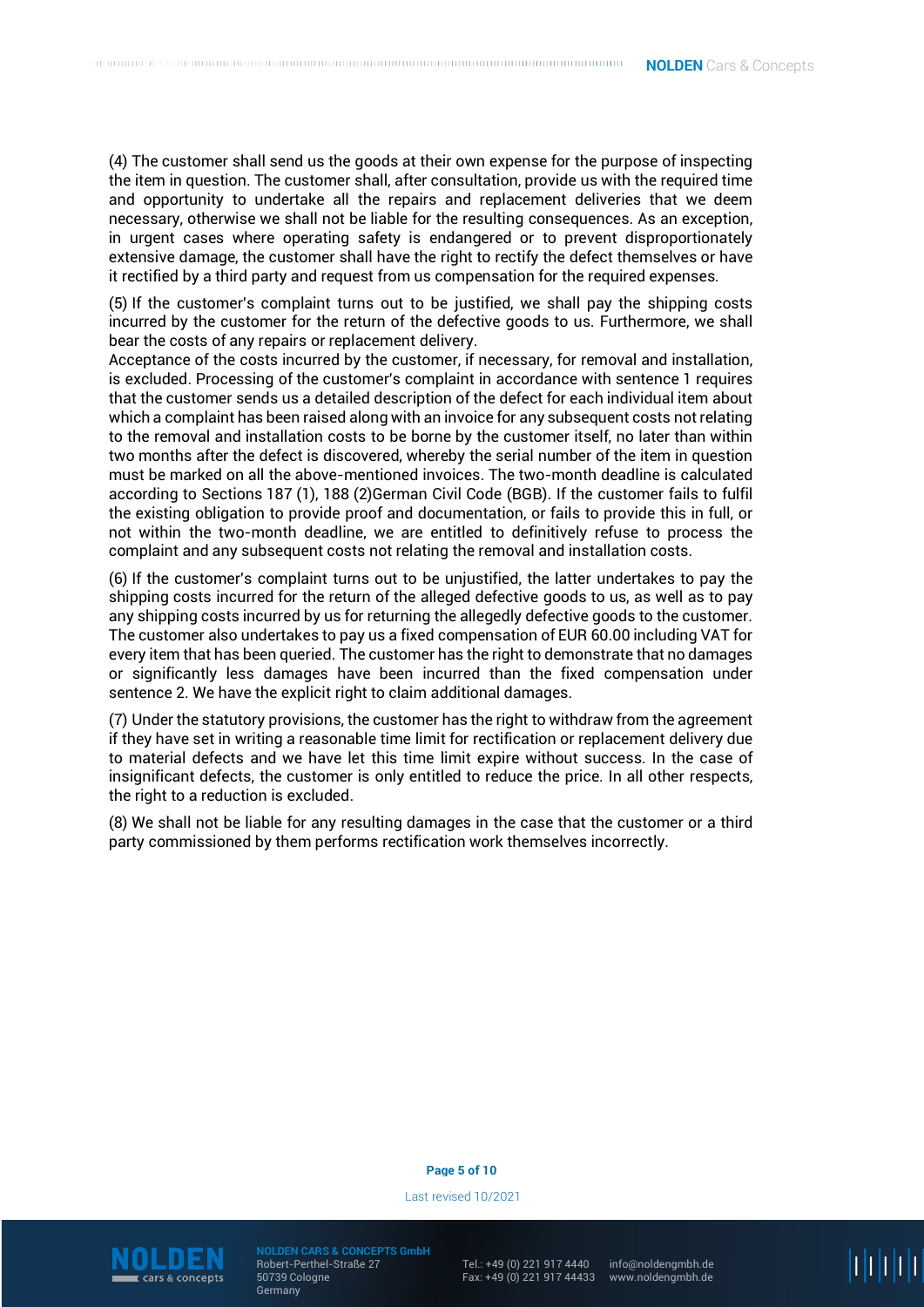(9) If use of the delivery item breaches copyrights or industrial property rights in the Federal Republic of Germany, the customer shall be given the right to continued use or the delivery item shall be modified for the customer in a reasonable manner so that the breach of property rights no longer exists. If this is not possible for economic reasons or not within a reasonable time, both we and the customer are entitled to withdraw from the agreement. The above rights shall exist for the customer only if the latter notifies us without delay of any relevant breaches of copyright or property rights and helps us to defend against any claims asserted against us and/or with the required modification measures. The customer's claims for the above defects of title are excluded if the legal infringement is due to the fact that the customer has modified the delivery item on its own authority or has not used it in accordance with the agreement.

## **VII. Liability**

(1) We are only liable for damages not arising on the delivery item itself, irrespective of the reasons, in the case of malicious intent, gross negligence, culpable injury to life, limb or health, in the case of defects that we have deliberately concealed or the absence thereof we have guaranteed, and in the case of defects in the delivery item insofar as we are liable for personal injury or material damage to privately used property under the German Product Liability Act.

In the event of a slight or grossly negligent breach of material contractual obligations, we shall only be liable for reasonably foreseeable damages typical of this type of agreement. In the case of a negligent breach of an essential contractual obligation, our obligation to compensate for material damage or personal injury shall also be limited to substitute performance under product liability insurance. Any other claims are excluded, in particular all claims due to financial losses, including any lost profit.

(2) Insofar as after signing the agreement it should transpire that the procurement or manufacture of the delivery item is not possible for practical reasons or reasons which make this not economically viable, the customer's rights to withdraw from the agreement excluding any further claims shall be limited. The agreement with the customer is on the condition that we ourselves are provided with the goods. If unreasonable price increases arise in the procurement area, the preliminary supplier cannot deliver, or insolvency proceedings have been filed, we are entitled to withdraw from the agreement.

(3) Nolden shall not be liable for its own failings or delays, or for the failings and delays of its suppliers, during the fulfilment of the agreement if such non-fulfilment or delay has been caused by force majeure. Force majeure includes, in particular, floods, earthquakes, typhoons, epidemics, pandemics or other natural disasters, war or armed conflict or the serious threat of such (including, but not limited to hostile attacks, blockades, embargoes, riots or uprisings), official orders or regulations (including, but not limited to bans or import/export restrictions) or other events that are outside the control of the contractual parties. Strikes, lockouts, traffic disruption, energy shortages, staff shortages, industrial unrest, defects or the inability to procure raw, auxiliary or operating materials, or other operational disruptions, are also explicitly deemed to be force majeure. In the case of force majeure, Nolden shall be released from its delivery obligation.

## **Page 6 of 10**

Last revised 10/2021



**NOLDEN CARS & CONCEPTS GmbH** Robert-Perthel-Straße 27 50739 Cologne Germany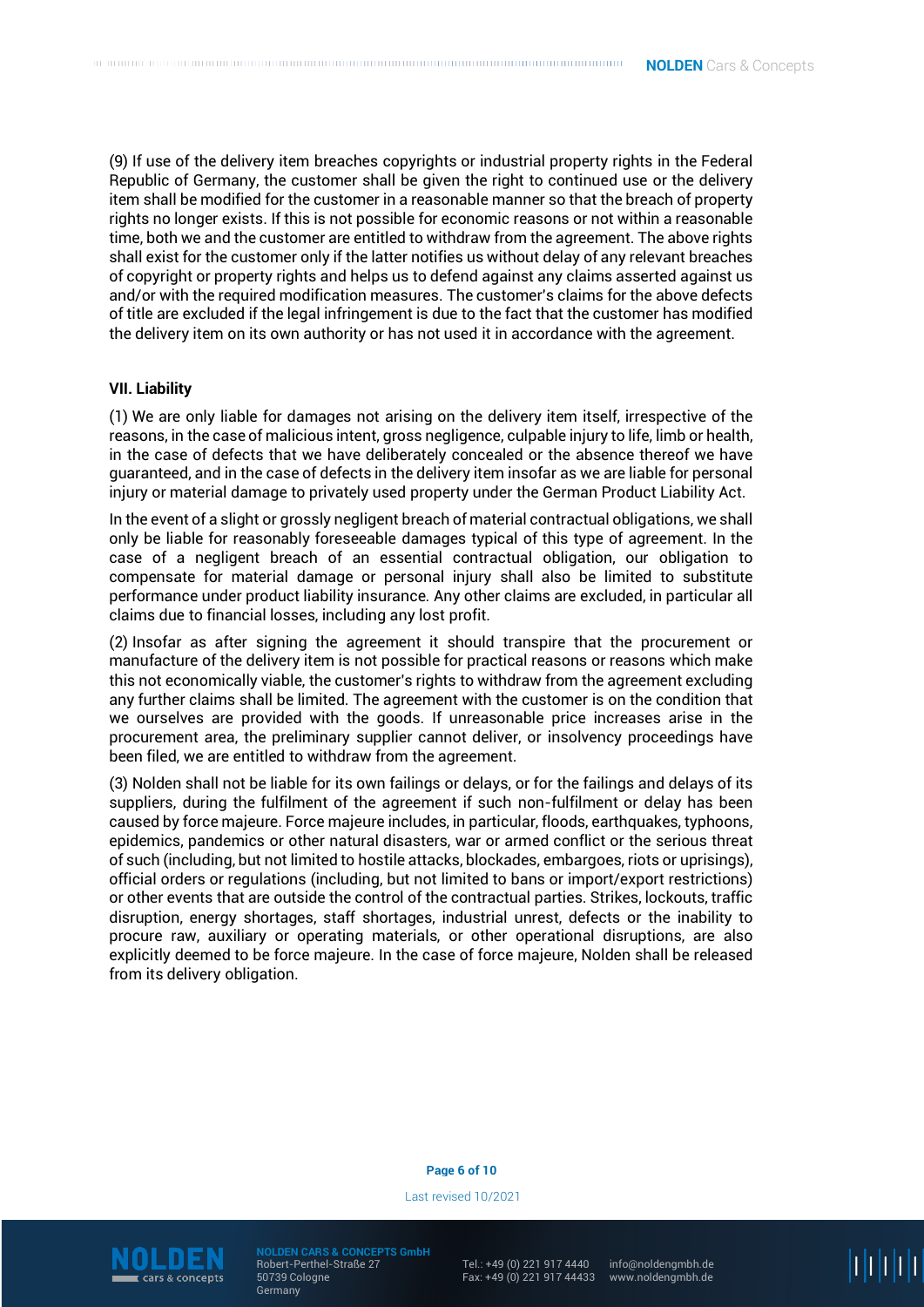## **VIII. Limitation period**

Claims for damages shall expire in accordance with the statutory regulations. Warranty claims expire in 12 months. All further claims on the part of the customer – irrespective of the legal grounds – shall expire in twelve months.

# **IX. Warranty**

Insofar as we grant the customer a guarantee for the delivery items, this does not apply to damages:

(1) Caused by accidents, i.e. a sudden, unexpected, powerful external event,

(2) Caused by wilful or malicious actions, misappropriation, in particular theft, unauthorised use, robbery or embezzlement; by direct exposure to storms, hail, lightening strikes, earthquakes or flooding, as well as by fire or explosion.

(3) Caused by any act of war, riots, civil war, internal unrest, strikes, lockouts, confiscation or other interventions, or by nuclear energy.

(4) Attributable to a third party as the manufacturer, supplier derived from a repair order or from any other warranty promise.

(5) Caused by the use of unsuitable lubricants and operating fluids.

(6) Caused by changing the original design.

(7) Which were brought about through malicious intent or gross negligence, or whereby attempts were made to maliciously distort facts which are significant for the basis or extent of the damage.

(8) Which arise if the manufacturer's notes in the operating instructions for operating the delivery item are not observed.

(9) If as a result of indemnifiable damages, consequential damage occurs on an uninsured component. The consequential damage is not insured.

(10) Whereby any indemnifiable damages are not reported to us in writing within eight days and the delivery item is not provided to us immediately for inspection of the damaged item, the information required to determine the damage is not provided, or the instructions on how to reduce the damage is not followed.

## **X. Retention of title**

(1) We shall retain title to the delivery item until all receivables due to the customer have been settled, whereby these originate from the business relationship with the latter, including any future receivables resulting from agreements entered into at the same time or at a later date. This shall also apply if one or all of our receivables has/have been listed in a current invoice and the account balance has been settled and acknowledged.

## **Page 7 of 10**

Last revised 10/2021



**NOLDEN CARS & CONCEPTS GmbH** Robert-Perthel-Straße 27 50739 Cologne Germany

Tel.: +49 (0) 221 917 4440 Fax: +49 (0) 221 917 44433 li li li li li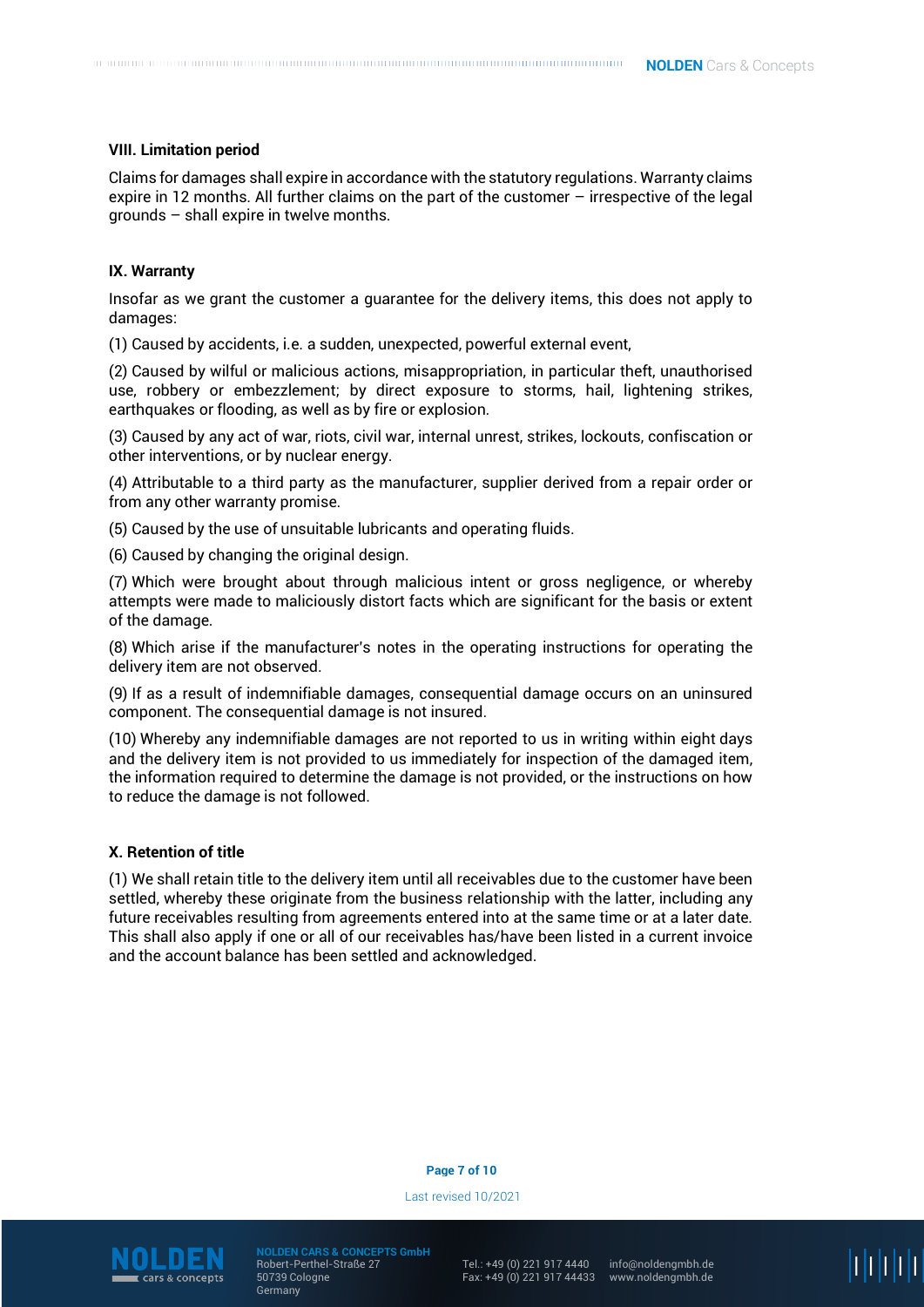(2) The customer is entitled to resell the contractual item, delivered without reservations, in the ordinary course of business; however, the customer shall assign us the right, by way of a security, with immediate effect, to the receivables due to them vis-à-vis their buyers amounting to the agreed sale price of our contractual item delivered without reservations as security. The customer remains entitled to collect the assigned receivables provided they are not in default in payment to us. If we withdraw the customer's collection authorisation, upon request, the customer undertakes to provide us with the name of their buyer, to inform us of the amount of the receivables owed to us and to provide all notifications to us that are relevant under the circumstances for enforcing the claim.

(3) The customer undertakes to adequately insure, to the new value, the contractual item delivered without reservations against fire, break-in, theft, water damage, etc. In the case of an insured loss in accordance with sentence 1 of this section, the customer undertakes to assign to us the existing claim to substitute performance vis-à-vis the insurance company.

(4) The customer may neither seize the contractual item under the retention of title nor transfer it by way of security. In the event of seizures or other interventions by third parties, the customer shall inform us immediately in writing so that we can bring legal action pursuant to Section 771 ZPO (German Code of Civil Procedure). If the third party is unable to reimburse our judicial and extra-judicial expenses which arise from this action pursuant to Section 771 ZPO (German Code of Civil Procedure), the customer shall be liable for the loss incurred by us.

(5) If the contractual item delivered under retention of title is compounded or combined with other items, the customer shall assign us co-ownership of the new product as a proportion of the final invoice amount of our contractual item delivered without reservations to the other compounded or combined item at the time of the compounding or combining. If the contractual item delivered under retention of title is compounded or inseparably combined with other moving items to become a single item, this item shall be deemed the main item. Insofar as the main item belongs to the customer, the latter undertakes to transfer coownership of the main item to us proportionally and to store the item free of charge for us. In all other respects, the provisions of this section shall apply accordingly to the compounding or combining of the resulting item.

(6) The processing of the contractual item delivered under retention of title is always carried out on our behalf. If the contractual item delivered under retention of title is further processed together with other items, this shall give rise to co-ownership as a proportion of the final invoice amount for our contractual item to the processed product.

#### **Page 8 of 10**

Last revised 10/2021



**NOLDEN CARS & CONCEPTS GmbH** Robert-Perthel-Straße 27 50739 Cologne Germany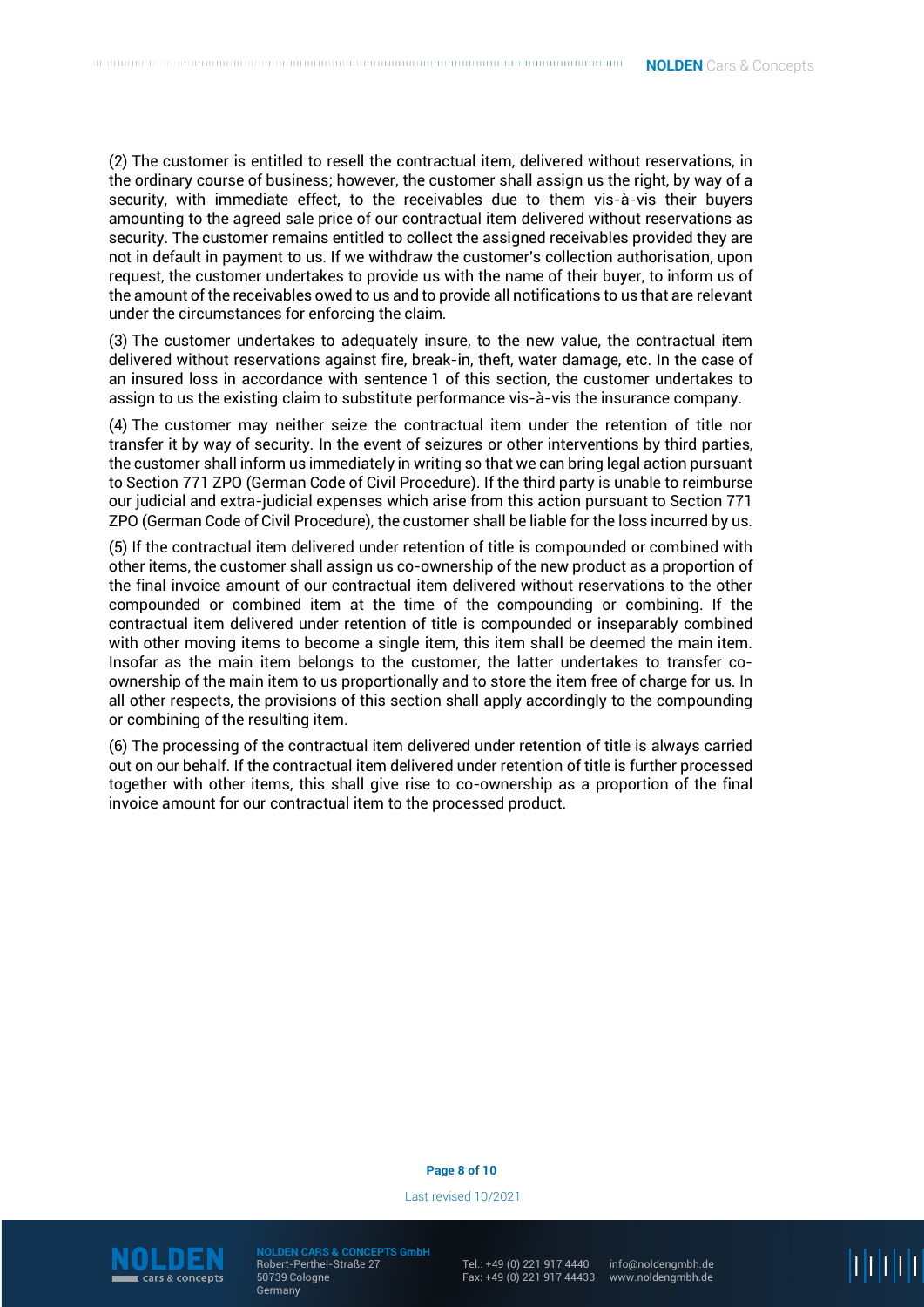(7) Insofar as the customer defaults in payment, we are entitled to take back the contractual item under the retention of title without this being considered as exercising our right to withdraw, unless the provisions of the Consumer Credit Act apply. In the case, that the contractual item under retention of title is reused, we are entitled to deduct 10% from the proceeds of the sale for the costs we incur in connection with the reuse, unless the customer can prove to us that the costs incurred as a result are significantly lower. We undertake to pay out to the customer any proceeds from the sale provided we have satisfied any claims against us which are due.

(8) If the realisable value of our securities exceeds the amount of our liabilities by more than 20%, we shall be obligated, upon request of the customer, to release securities in this respect at our discretion. When determining the realisable value, we base this on the individually agreed purchase prices plus value-added tax, unless a different calculation method is indicated.

## **XI. Data protection**

(1) We guarantee data protection in compliance with the General Data Protection Regulation, German Federal Data Protection Act (Bundesdatenschutzgesetz) and the German Telemedia Act (Telemediengesetz).

(2) Without the customer's consent, only customer data that is needed to ensure our legitimate interests (implementation of the agreement) shall be collected. The customer's legitimate interests shall be taken into account when storing or transmitting data.

(3) If a payment on account is agreed, however, we reserve the right to have a credit assessment performed by an external service provider. The customer hereby declares their consent to this. In this case, data relating to the order as well as the acceptance and termination of a contractual relationship shall be transferred.

(4) Upon written request, the customer shall receive information about the data stored relating to them.

#### **Page 9 of 10**

Last revised 10/2021



**NOLDEN CARS & CONCEPTS GmbH** Robert-Perthel-Straße 27 50739 Cologne Germany